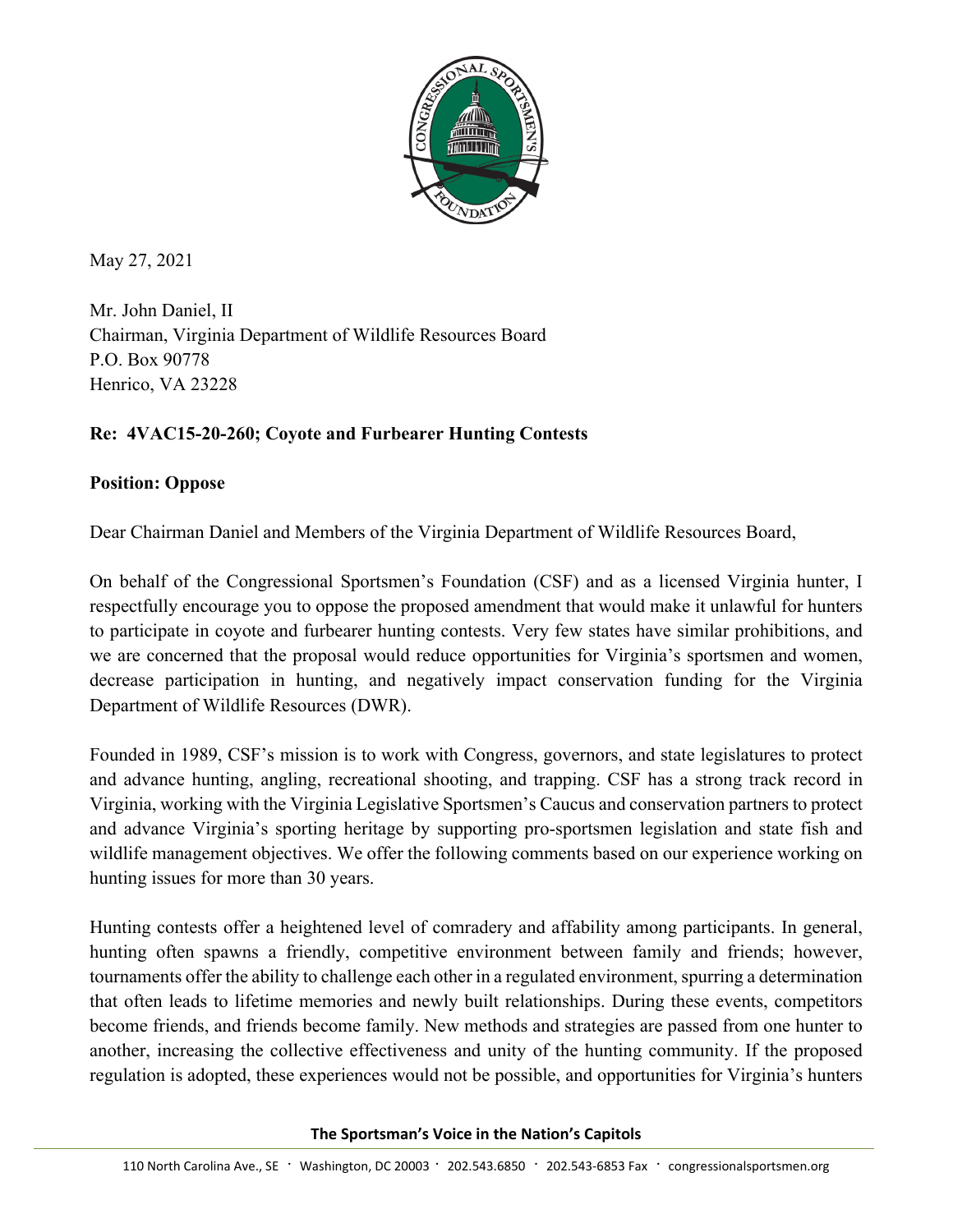would be reduced which is contrary to the DWR's Recruitment, Retention and Reactivation (R3) initiative which aims to increase participation in hunting.

For the past 30 years, participation in hunting has been declining in Virginia. In 1990, the U.S. Fish and Wildlife Service reported a total 848,860 certified paid license holders.<sup>[1](#page-1-0)</sup> By 2020, that number decreased to 781,960.<sup>[2](#page-1-1)</sup> Because the DWR relies heavily on funding generated by the sale of hunting licenses, the decline of hunters in Virginia poses a threat to the ability of the DWR to effectively carry out its mission. At a time when participation has been on a declining trend in Virginia (and across the country), we encourage the DWR to explore ways to expand hunting opportunities, not limit them.

In 2020, sportsmen and women in the Commonwealth generated  $$63.66$  $$63.66$  $$63.66$  million<sup>3</sup> through the "user pays" – public benefits" American System of Conservation Funding to support the conservation efforts of the DWR. A portion of this revenue was generated through sportsmen and women pursuing coyotes and other predators, and in many cases, these hunters were participating in hunting tournaments. If the proposed amendment is adopted, sportsmen and women would be discouraged from hunting coyotes and other predators which in turn would not incentivize the sale of hunting licenses or firearms, ammunition, and other hunting-related goods that contribute to conservation funding for the state.

Moreover, we believe that this regulation is unneeded and instead recommend that the Board consider the following alternatives to address the DWR's stated concerns related to the optics of coyote and predator contests: (1) limit the number of hunters that may participate in a contest; (2) limit the number of contests held in the state per year, (3) establish a cap on the number of animals that can be harvested at each contest; and/or (4) require contest organizers to contract with tanneries and/or furriers to ensure that all animals harvested in these events are utilized consistent with the North American Model of Wildlife Conservation.

Additionally, we would submit that the proposed amendment is not going to significantly reduce the risk of further transmission or prevent additional introductions of *Echinococcus multilocularis* within the state. If the DWR has serious concerns about the tapeworm, we recommend that a separate, more targeted rule specific to the import and possession of coyotes and foxes, distinct from any regulation related to hunting contests, be developed with input from predator hunters and the trapping community. Similarly, Virginia has cervid import and possession rules to limit the spread of Chronic Wasting Disease that are not tied to whether the deer was harvested in a contest. If the proposed amendment is adopted as written, coyotes and foxes would still be allowed to be brought into the state creating confusing for Virginia's hunters and undermining the DWR's stated intent to minimize the spread of the tapeworm.

<span id="page-1-0"></span><sup>1</sup> *National Hunting License Report.* U.S. Fish and Wildlife Service, 2004. Available online at:

[https://www.fws.gov/wsfrprograms/Subpages/LicenseInfo/HuntingLicCertHistory.pdf.](https://www.fws.gov/wsfrprograms/Subpages/LicenseInfo/HuntingLicCertHistory.pdf) 2 *National Hunting License Data.* U.S. Fish and Wildlife Service, 2020. Available online at:

<span id="page-1-1"></span>[https://www.fws.gov/wsfrprograms/Subpages/LicenseInfo/Natl%20Hunting%20License%20Report%202020.pdf.](https://www.fws.gov/wsfrprograms/Subpages/LicenseInfo/Natl%20Hunting%20License%20Report%202020.pdf)<br><sup>3</sup> Virginia: American System of Conservation Funding Fact Sheet. Congressional Sportsmen's Foundation. Available online

<span id="page-1-2"></span>at: [https://congressionalsportsmen.org/uploads/page/Virginia\\_ASCF\\_Fact\\_Sheet\\_2021.pdf.](https://congressionalsportsmen.org/uploads/page/Virginia_ASCF_Fact_Sheet_2021.pdf)

**The Sportsman's Voice in the Nation's Capitols**